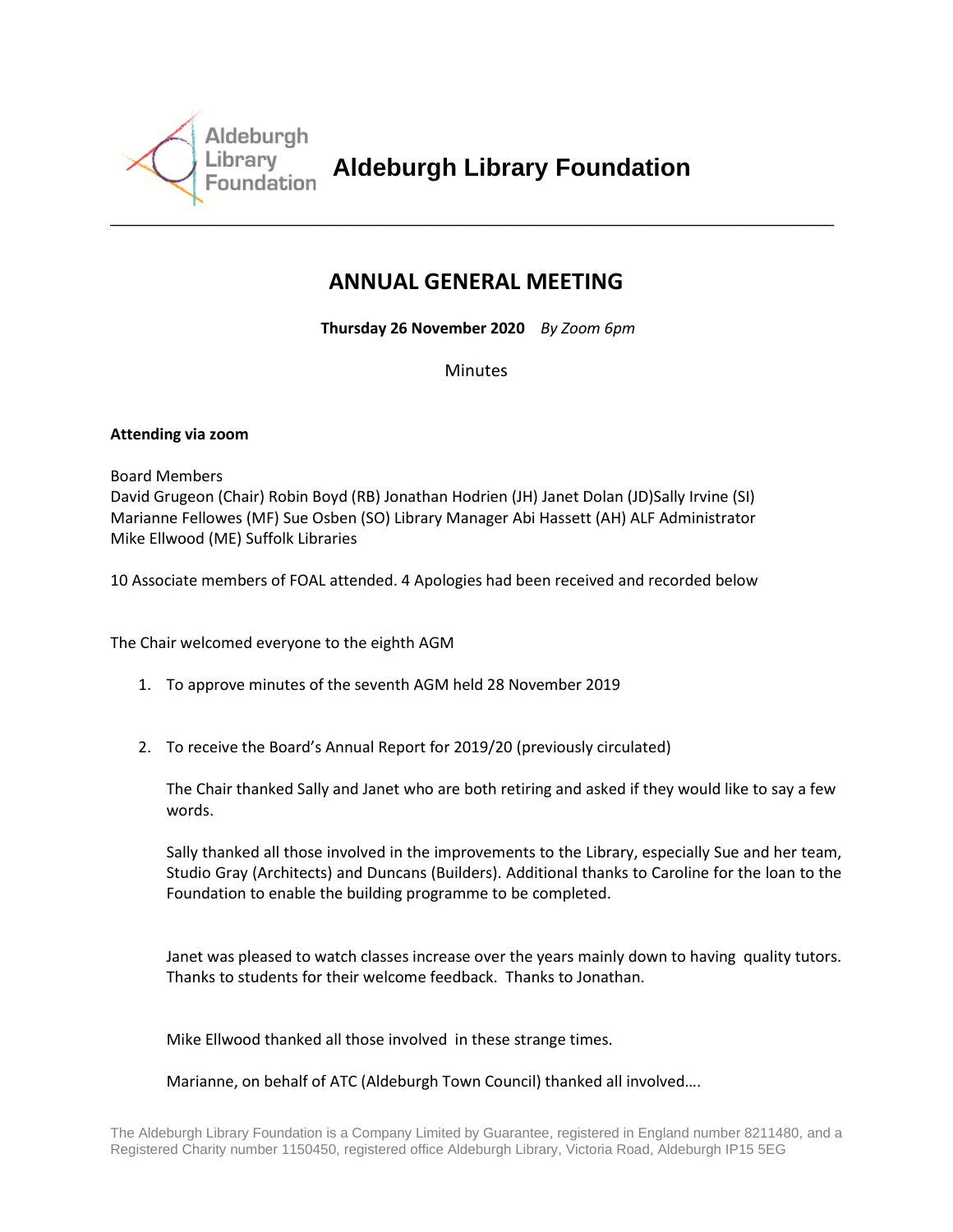3. Accounts 19/20 – To receive the Financial Statements adopted by the Board (Published on the Foundation's website)

RB reviewed the Accounts, highlighting that despite the impact of Covid and the building expenditure, the Foundation closed the year with cash reserves above £10,000. The Board felt it appropriate to cover events in 20-21 in the Report where it was noted that contracted expenses had been reduced, Courses had resumed both in the Library and online with a positive impact on the cash position. Simon Ive, our independent examiner had noted in a side letter that ALF remained a going concern.

RB was asked whether he was confident that the Foundation could meet its obligation to repay the loan facility by the end of 2022. He agreed that a great deal of uncertainty remained but that demand for courses was strong and he was confident the facility would be repaid.

 The Chair thanked Caroline for the loan and confirmed we had received £10,000 in donations. We are doing as well as we can.

4. Election of Board Members.

Sally Irvine retiring Janet Dolan retiring

Discussions to be had on the 'gaps' at the next Board meeting In January 2021. The possibility of an Assoc. member for a student voice and/or a Tutor.

Sue Osben was asked to say a few words. During these strange times we have managed to reach out to people in other ways, facebook and twitter, telephoning a library member, recommending a book. Looking forward to normal and seeing people in the Library and our volunteers. The only convenient part of being closed meant that improvements were carried out without interruption.

## Chair thanked all staff.

The Chair mentioned reading documents for the SL AGM, re contact with isolated and home bound library users during Covid Lockdown One. If you compare Suffolk with one of our statistical neighbour counties(with equal spread of similar socioeconomic population) you find that SL Library staff had made contact with such Library learners by phone and email, to ensure that we checked that they were keeping up their reading interests and getting regular support from friends and/or family. Suffolk was about ten times more effective at such outgoing contact as the other County, and this was partly attributed to the emphasis on ereading and free wifi supported and encouraged by the Library staff.

Meeting closed 6.30pm